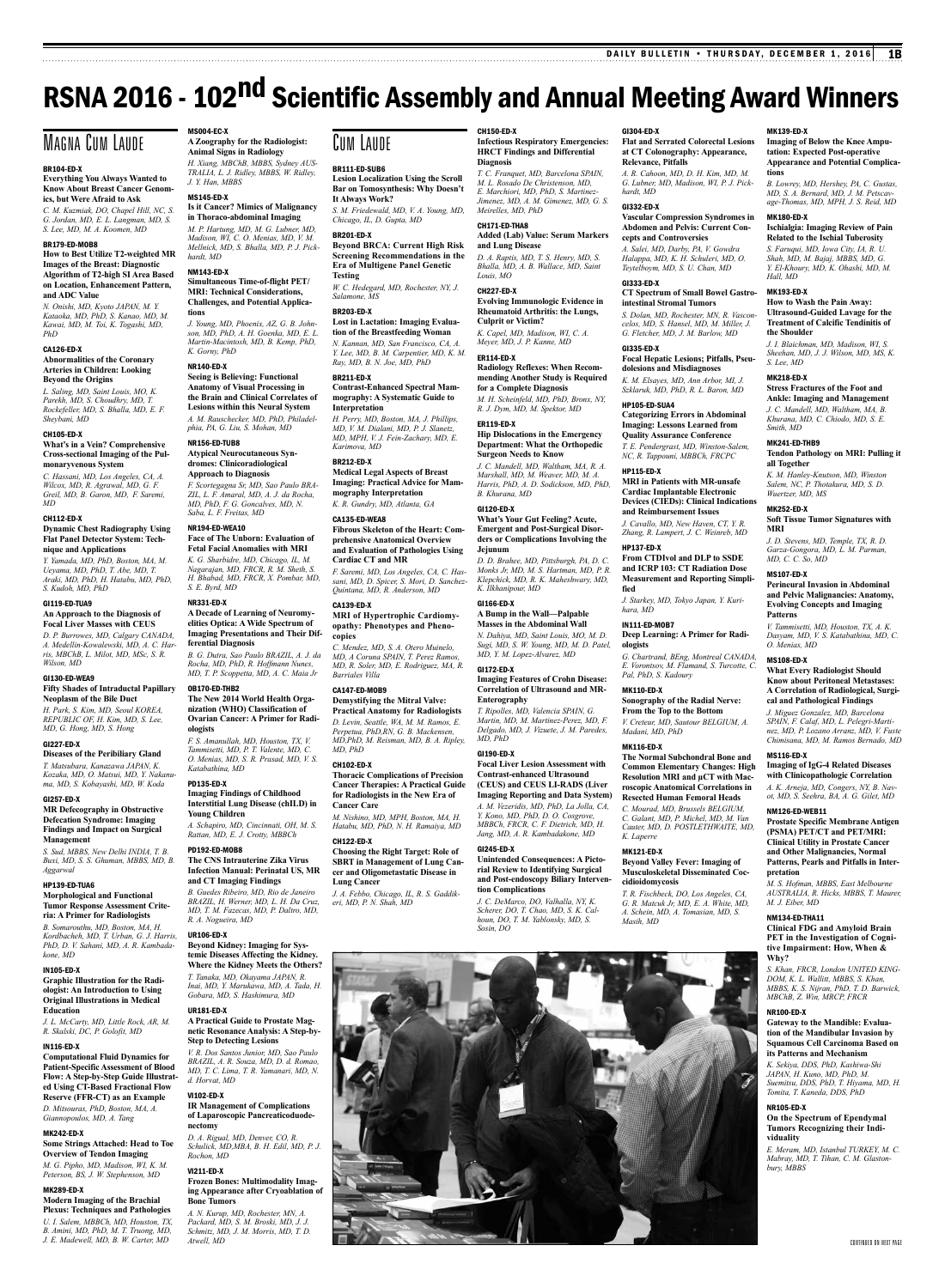OB167-ED-WEB2

**metric MRI**

*MD, PhD* PD154-ED-WEA7

PD158-ED-X

**Hospital**

PD183-ED-X

**ening in Children**

**Algorithmic Approach to Evaluation of Sonographically Indeterminate Adnexal Masses Using Multi-Para-**

*F. Shitano, MD,PhD, New York, NY, S. Nougaret, MD, S. Fujii, MD, C. O. Menias, MD, H. Vargas, MD, H. Hricak,* 

**Imaging of the Pediatric Hypothalamic-Pituitary Axis: A Pictorial Review of Developmental, Infiltrative** 

*J. Patel, MD, Boston, MA, V. Silvera, MD*

**Urosonography: Experience and Difficulties in Its Introduction to Our** 

*C. Garcia Vera, MD, Terrassa SPAIN, I. Romero Novo, C. Duran, MD, L. Esteba, MD, B. Del Rio Carrero, MBBS*

**US Approach of Small Bowel Thick-**

**and Tumoral Pathology**

# RSNA 2016 Award Winners

NR158-ED-X continued from previous page

# **2016 Updates to the World Health Organization (WHO) Brain Tumor Classification System: What the Radiologist Needs to Know**

*D. R. Johnson, MD, Rochester, MN, J. B. Guerin, MD, C. Giannini, MD, PhD, P. P. Morris, MBBCh, J. M. Morris, MD, T. J. Kaufmann, MD*

# NR168-ED-X

**Back to Basics: Understanding the Developmental Basis of Pathology Affecting the Central Skull Base and Craniocervical Junction**

*P. A. Dvorak, MD, Pittsburgh, PA, V. Agarwal, MD, W. Rothfus, MD, T. J. Rath, MD* NR170-ED-X

**Vascular Variants in Head and Neck Imaging: Embryological Basis and Radiological Findings**

*K. G. Sharbidre, MD, V. D. Bachhav, MBBS, S. G. Dua, MD, Chicago, IL, M. D. Jhaveri, MD, S. E. Byrd, MD* NR171-ED-X

# **Punctate Pattern: A Promising Imaging Marker for the Diagnosis of Brain Disorders**

*M. Toledano-Massiah, O. Outteryck, M. Zins, MD, V. Deramecourt*

**A Radiologist's Background to the Techniques and Scales Used in the 2015 Endovascular Stroke Trials and the Updated AHA/ASA Guidelines for Endovascular Stroke Treatment** *M. H. Scheinfeld, MD, PhD, Bronx, NY, D. A. Krieger, MD, R. Zampolin, MD, D. P. Bhupali, MD, A. J. Erdfarb, MD*

# NR199-ED-WEB9 **Pocket Guide for DWI and DTI**

**Derived Biomarkers in CNS: Pathophysiological Basis and Clinical Meaning from ADC to Kurtosis**

*T. Martin, MD, Jaen Spain, J. P. Marti-nez Barbero, MD, PhD, A. Luna SR, MD*

# NR300-ED-X **An Illustrated Guide to Intraspinal**

**Cystic Lesions** *M. R. Skalski, DC, Whittier, CA, W. N. Gibbs, MD,MA, G. R. Matcuk Jr, MD*

# OB116-ED-WEB1

**Fetal GI Tract Atresias – From Esophagus to Anus**

### *T. Gibson, MD, Portland, OR, K. Jensen, MD, N. Jafarian, MD, R. Sohaey, MD, K. Y. Oh, MD*

OB122-ED-X **"Don't Miss Uterine Pathology!": An Interactive Multimodality Imaging** 

# **Case Based Review** *Y. Lee, MD, Los Angeles, CA, D. K.*

*Walker, MD*

*J. Hodel, Paris FRANCE, B. Bapst, S.*  NR178-ED-X *J. Bolivar, MD, Montpellier Cedex 5 FRANCE, M. Saguintaah, MD, O. Prod-homme, MD, I. Taleb Arrada, S. David, MD, C. Baud, MD* PD196-ED-SUB8 **Current and Future Directions in Pediatric PET/MRI**

# *M. R. Ponisio, MD, St. Louis, MO, J. E. McConathy, MD, PhD, G. Khanna, MD, MS*

PH104-ED-X **A Pictorial Review of Digital Radiog-**

# **raphy Artifacts** *K. T. Brossoit, BS,ARRT, Rochester, MN,*

*D. Magnuson, RT, B. A. Schueler, PhD, A. Walz-Flannigan, PhD*

# PH123-ED-X

**Material Decomposition using Dual Energy and Spectral CT: Principles, Physics and Clinical Applications** *R. W. van Hamersvelt, MD, Utrecht* 

*NETHERLANDS, A. Vlassenbroek, PhD, M. J. Willemink, MD, PhD, A. Schilham, PhD, P. A. De Jong, MD, PhD, T. Leiner, MD, PhD*

# UR122-ED-TUA7

**CT Cystography: When to Do It, How to Do It, and What to Look for When Traumatic Urinary Bladder** 

### **Injury is Suspected** *G. Joshi, MD, E. Y. Kim, MD, Saint Louis, MO, T. N. Hanna, MD, C. O. Menias,*

*MD, A. O. Levey, MD, C. L. Siegel, MD* UR153-ED-X

# **Differentiation of Renal Tumors with**

**Multiparametric MRI Approach** *C. L. Vendrami, C. Parada Villavicencio, MD, Chicago, IL, A. Chatterjee, MBBS, MD, P. Nikolaidis, MD, V. Lewis, MD, D. D. Casalino, MD*



VI107-ED-X

**Don't Break My Heart: A Pictorial Review of Vascular Complications from Transcatheter Valve Replacement**

*K. Scherer, DO, Morristown, NJ, J. C. DeMarco, DO, S. K. Calhoun, DO, T. M. Yablonsky, MD, C. Boyd, MD, C. Boyd, MD*

# VI128-ED-X

**Intra-Arterial Chemotherapy of Retinoblastoma with a Focus on What Interventional Radiologists Should Know**

*H. Ghanaati, MD, R. Pourghorban, MD, Tehran Iran, M. Jalilvand, F. Ghassemi, R. Salouti, M. Zarei*

# VI145-ED-X

**Screening Ultrasound of Peripheral Arterial Disease: A Radiologist's Survival Guide** *M. Callaghan, MD, Philadelphia, PA, J.* 

# *Cruz, MD, C. E. Kim, MD, S. K. Rodgers, MD, M. M. Horrow, MD* VI151-ED-X **Role of Interventional Radiology in**

**Postpartum Hemorrhage: Let´s Give Mothers a Second Chance** *A. Ugarte Nuno, MBBS, San Sebastian* 

*Spain, A. Goienetxea Murgiondo, MD, E. Garmendia Lopetegui, F. Loyola Echaniz, I. Echegoyen, V. Gomez Usabiaga* VI155-ED-WEB8

# **Portal Vein Embolization: "Who, What, Where, When, Why, and**

**How"** *D. B. Gans, MD, Cleveland, OH, J. Davidson, MD, E. D. McLoney, MD, S. Tavri, MBBS, C. M. Sutter, MD, I. J. Patel, MD*

# CERTIFICATE OF MERIT

# BR132-ED-X

**Multimodality Imaging of the Nipple Areolar Complex (NAC) – Pathologies, Pearls, and Pitfalls** *R. D. Sarmiento, MD, New Hyde Park,* 

*NY, S. A. Berry-Tony, MD, E. Gupta, MD, S. McElligott, MD* BR147-ED-X **Shed a Little Light on This: Tech-**

**nical Aspects and Applications of Optical Mammography in Breast Imaging**

*S. Kalli, MD, Boston, MA, P. G. Anderson, BEng, S. Cohen, MD, S. S. Makim, MD, S. Fantini*

### BR148-ED-X

**Breast Cancer Recurrence in the Post-Operative Breast: Pearls and Pitfalls**

*M. B. Reddy, MD, Morrisville, NC, S. G. Jordan, MD, S. S. Lee, MD, C. M. Kuzmiak, DO, M. A. Koomen, MD, E. L. Langman, MD* BR150-ED-X

**Technologists as Partners: Beyond the Call of Duty in Breast Imaging and Quality Assurance** *R. Tai, MD, Boston, MA, S. A. Chikar-*

# *mane, MD, C. S. Giess, MD* BR151-ED-X

**Are We There Yet? A Review of Abbreviated Breast MRI Protocols and Their Potential Impact on Clinical Practice**

*G. M. Rutledge, MD, Boston, MA, D. A. Sippo, MD, P. A. Dang, MD, T. Witzel, S. Risacher, C. D. Lehman, MD, PhD*

### BR159-ED-X **Breast Cancer High Risk Patients: What the Radiologist Should Know**

*L. F. Chala, MD, Sao Paulo BRAZIL, G. G. Mello, PhD, C. Shimizu, MD, M. M. Stiepcich, MD, PhD, P. F. Doin, N.* 

### BR166-ED-X

*Barros*

**Inappropriate use of BI-RADS Category 3: 'An Expert is a Person Who has Made all the Mistakes That Can be Made in a Very Narrow Field. '** *S. G. Mizuguchi, MD, S. M. Crawford, MD, L. M. Roland, MD, J. Messinger,* 

# *MD, Louisville, KY*

BR167-ED-X

**Pathologic Results of Digital Breast Tomosynthesis (DBT) Guided Biopsies of 3D Only Detected Architectural Distortions and Upgrade Rate at Surgery**

*S. Alshora, MD, Burlington, MA, J. Y. Chun, MD, A. L. Hartman, MD, MS, M. Sekar, MD, M. R. McSweeney, DO, C. M. Kim, MD*

# BR176-ED-SUB7

**Strengths and Shortcomings of Synthetic Mammography (SM): Review of C-View Physics, Artifacts, and Comparison with Full Field Digital Mammography (FFDM)**

CA136-ED-SUA7

CA137-ED-SUB7

*Bogers, MD, PhD* CA146-ED-X

*MD, E. Chun, MD, PhD*

**vascular Infections**

**Algorithmic Approach** *C. Maroules, MD, P. Joshi, S. Matulevicius, MD, J. W. Wachsmann, MD, P. Rajiah, MD, FRCR, Dallas, TX*

*PhD, A. Halaweish, PhD*

CA152-ED-X

CA153-ED-X

CA155-ED-X

**Patient**

CH004-EB-X

CH011-EB-X

CH100-ED-X

*Restrepo, MD* CH103-ED-X

**Clinical Application**

*M. T. Truong, MD* CH119-ED-SUA5

**Diagnosis**

*Bhalla, MD* CH125-ED-X

*Hope, MD* CH140-ED-X

CH143-ED-X

**ment of COPD**

**sive Guide**

**Valve Implantation**

**Role of Cardiac CT in the Work Up Prior to Percutaneous Pulmonary** 

CH144-ED-MOB6

*E. M. Hart, MD* CH149-ED-TUB6

**Perspectives**

*berlet, Dipl Phys* CH153-ED-X

CH154-ED-X

**plasmosis**

*gas, MD* CH160-ED-X

**A Pictorial Review**

*Johkoh, MD, PhD* CH180-ED-X

**Chest CT**

**CH185-ED-X**

CH206-ED-WEB7

**Malignancy**

*MRCP, FRCR* CH219-ED-X

CH221-ED-X

**Know**

*MD, PhD* CH223-ED-X

**Tumors**

*mings, MD* CH229-ED-SUA7

CH230-ED-X

**tions**

**Nerves of the Thorax** *R. Agrawal, MD, Chicago, IL, N. D. Parekh, MD, H. Savas, MD, L. Cochard,* 

**Don't Be Nervous: An Overview of the Anatomy and Pathology of the** 

**Added Value of Functional Lung MRI for Improved Patient Care: Current Techniques and Future** 

*J. Renne, MD, Hannover GERMANY, T. F. Kaireit, C. O. Schoenfeld, MD, C. P. Czerner, MD, A. Voskrebenzev, M. Gut-*

**Lung-RADS™: Pushing the Limits** *M. D. Martin, MD, Madison, WI, J. P. Kanne, MD, L. S. Broderick, MD, E. A. Kazerooni, MD, C. A. Meyer, MD*

**Beyond the Granuloma: Imaging Manifestations of Thoracic Histo-**

*D. Alvarez, MD, Santiago CHILE, T. J. Bang, MD, C. S. Restrepo, MD, D. Ocazionez, MD, F. Leiter, MD, D. Var-*

**Uncommon Complications of Aortic Dissection and Its Related Diseases:** 

*E. Sueyoshi, MD, Nagasaki JAPAN, I. Sakamoto, M. Uetani, MD* CH169-ED-WEA7

**Respiratory Tract Infections (RTIs) in Returning Travelers: Imaging Findings and Differential Diagnosis** *T. C. Franquet, MD, Barcelona SPAIN, K. S. Lee, MD, PhD, E. Marchiori, MD, PhD, K. R. Peck, A. Soares-Sousa Jr, T.* 

**The Post-Op Breast on the Chest: Recognizing and Describing Common Cosmetic and Oncologic Breast Procedures as Demonstrated by** 

*C. E. Jokerst, MD, Scottsdale, AZ, H. A. Lawther, MD, D. Vargas, MD, B. A. Poc-kaj, MD, B. K. Patel, MD*

**Radiological, Seasonal and Clinical Patterns of Respiratory Viral Infec-**

*K. Stefanidis, MD, PhD, London UNIT-ED KINGDOM, S. L. Sheard, MBBS, FRCR, J. Moser, MBChB, FRCR, A. Sco-*

**Pulmonary Lesions in Patients with Extrathoracic Malignancy: Lessons in Differentiating Pulmonary Metastases from Unrelated New Thoracic** 

*J. Moser, MBChB, FRCR, London UNIT-ED KINGDOM, S. L. Sheard, MBBS, FRCR, K. Stefanidis, MD, PhD, S. Grubnic, MD, B. Tinwell, MBBS, I. Vlahos,* 

**Redefining the Role of Imaging in Predicting the Risk of Malignancy in Incidental Pulmonary Nodules: Updates and Persistent Limitations** *N. Sharma, MRCP, FRCR, London UNITED KINGDOM, R. Breen, A. Farrugia, MD, S. R. Desai, MBBS, R. Preston, MBBS, Z. N. Viney, MRCP, FRCR*

**Interstitial Pneumonia with Autoimmune features (IPAF): A New Concept Which Radiologists Should** 

*G. Takeshita, MD, Saga-City JAPAN, R. Egashira, MD, T. Nakazono, MD, PhD, K. Yamaguchi, MD, J. Fukuoka, H. Irie,* 

**Functional Imaging of Chest Wall** 

*J. Broncano, MD, Cordoba Spain, F. Caro Mateo, M. Gomez Cabrera, MD, C. A. Raptis, MD, P. Caro, K. W. Cum-*

**Double Ring Enhancement in the Aortic Wall: Imaging Appearances and Differential Diagnosis** *I. Sakamoto, Nagasaki JAPAN, H. Onizuka, MD, H. Nagayama, H. Hayashi, E. Sueyoshi, MD, M. Uetani, MD*

**Pleuroparenchymal Fibroelastosis: Variations in Imaging and Etiologies** *R. Egashira, MD, Saga JAPAN, T. Nakazono, MD, PhD, K. Yamaguchi, MD, S. Wata-nabe, MD, Y. Waseda, H. Irie, MD, PhD*

*bie, I. Vlahos, MRCP, FRCR*

*M. Tezza, MD, Verona ITALY, M. Witsenburg, K. Nieman, MD, PhD, P. van de Woestijne, R. P. Budde, MD, PhD*

**CT Imaging after the Bentall Procedure: An Updated and Comprehen-**

*S. Boccalini, MD, Genova ITALY, L. E. Swart, MD, J. A. Bekkers, K. Nieman, MD, PhD, G. P. Krestin, MD, PhD, A. J.* 

**Comprehensive Review of Coronary Artery Fistula from Beginning to End: Pathophysiology, Spectrum of Imaging Findings and Management** *G. Yun, MD, Seongnam-si KOREA, REPUBLIC OF, T. Nam, J. Kim, J. Hur,* 

**Multimodality Imaging of Cardio-**

*H. Goerne Ortiz, A. N. Khan, MD, P. Rajiah, MD, FRCR, Dallas, TX*

**Comprehensive Role of MRI in Multimodality Evaluation of the Right Ventricle- A Case-based Review of** 

**Contrast Dose Reduction Strategies in Pre-TAVR CTA: Matching the Appropriate Dose to the Correct** 

*E. Sheedy, Rochester, MN, N. Weber, C. Walfoort, E. E. Williamson, MD, S. Leng,* 

**The Imaging Spectrum and Longitudinal Changes of Pulmonary Artery Sarcoma (PAS) Masquerading Pulmonary Thromboembolism (PTE): The Multimodality Imaging Access** *C. Kim, MD, Seoul KOREA, REPUBLIC OF, M. Kim, MD, PhD, J. Kang, MD*

**Role of CT on Bronchoscopic Treat-**

*D. O. Carvalho, MD, Sao Paulo BRAZIL, G. B. Teles, MD, H. Shoji, MD, G. Szarf, MD, R. C. Chate, MD, M. B. Funari, MD*

**New Kids on the Block: Contemporary Review of Monitoring and Therapeutic Devices in the Chest** *D. Vargas, MD, Denver, CO, T. D. Suby-Long, MD, N. L. Restauri, MD, D. Ocazionez, MD, T. J. Bang, MD, C. S.* 

**Proposed Revisions to the TNM Staging System (TNM-8) for Lung Cancer: Rationale, Significance, and** 

*B. W. Carter, MD, Houston, TX, J. P. Lichtenberger III, MD, M. K. Benveniste, MD, C. C. Wu, MD, P. M. de Groot, MD,* 

**Approach to Pulmonary Hypertension: From Imaging to Clinical** 

*F. Aluja, MD, Bogota COLOMBIA, F. G. Diaz Telli, MD, S. Yevenes Aravena, MD, S. Sridhar, MD, F. R. Gutierrez, MD, S.* 

**Ferumoxytol-Enhanced Thoracic MRA: Pictorial Review of Routine and Novel Clinical Applications** *A. V. Berniker, MD, K. G. Kallianos, MD, San Franicsco, CA, T. S. Henry, MD, K. G. Ordovas, MD, T. A. Hope, MD, M. D.* 

**Smoking Related Interstitial Lung Disease: A Puzzling Problem in Interstitial Pneumonias** *T. Iwasawa, MD, PhD, Yokohama JAPAN, T. Takemura, MD, PhD, T. Baba, MD, T. Ogura, MD, T. Gotoh, PhD*

**Fundamentals of Dynamic Chest Radiography: Low-cost and High Performance Functional Imaging** *R. Tanaka, PhD, Kanazawa JAPAN, S. Sanada, PhD, I. Matsumoto, K. Kasahara, MD, PhD, K. Sakuta, RT, Y. Kishitani*

# *L. Ratanaprasatporn, MD, Boston, MA, S. A. Chikarmane, MD, C. S. Giess, MD*

BR178-ED-MOA8 **Breast Imaging in the Transgender** 

# **Patient: Traversing New Terrain** *B. M. Carpentier, MD, San Francisco, CA, J. H. Hayward, MD, K. D. Maglione, MD, L. M. Strachowski, MD*

BR192-ED-TUA9 **Enhancing Foci on Dynamic Breast MRI: What Should be our Diagnostic Strategy?**

# *M. Goto, MD, Kyoto JAPAN, M. Kiba, K. Sakai, M. Yoshida, K. Yamada, MD*

BR199-ED-TUB9 **Prediction the Likelihood of Malignancy According to Morphological Analysis of Phyllodes Tumor in Breast MRI** *O. Woo, MD, Seoul KOREA, REPUBLIC* 

# *OF, G. Choi, MD, H. Shin, A. Park, MD, S. Song, MD, K. Cho, MD, PhD* BR200-ED-X

# **Tomosynthesis-Guided Biopsy: A Procedural Review**

*K. D. Maglione, MD, New York, NY, J. H. Hayward, MD, B. M. Carpentier, MD, L. M. Strachowski, MD* BR202-ED-X **Concordant or Discordant? Making Sense of the Breast Core Biopsy** 

# **Pathology Alphabet Soup** *D. Ataya, MD, Cleveland, OH, S. K. Miller, MD, L. Dean, MD, L. K. Sieck, MD, G. Zhang, W. M. Shaw, MD* BR205-ED-X

**Pregnancy Associated Breast Cancer: What the Radiologist Should Know?** *A. Wadhwa, MD, Milwaukee, WI*

# BR206-ED-WEA9 **Evaluation of Response to Neoadjuvent Chemotherapy on Breast MRI: Illustrative Depiction of Enhancement Pattern Response with Pathologic Correlation**

*R. Verma, MD, Ottawa CANADA, M. D. Mahajan, MBBS, Z. Kos, J. M. Seely, MD*

# BR207-ED-X **Symptomatic Mastectomy Patients: Imaging Approach and Findings** *C. M. Chhor, MD, Brooklyn, NY, S. Lee,*

*C. L. Mercado, MD* BR208-ED-X **Mammographic-Sonographic and** 

# **Breast MR Imaging-Sonographic**

**Correlation: Pearls and Pitfalls** *T. Uematsu, MD, PhD, Nagaizumi JAPAN* BR214-ED-X **Axillary Lymph Node Disorders - Beyond Breast Tumor Metastasis** *J. H. Catani, MD, Sao Paulo BRAZIL, F.* 

*T. Horigome, MD, F. T. Horigome, MD, M. A. Costenaro, MD, V. C. Ferreira, MD, N. Barros* BR215-ED-X

# **If You Don't See It, Is It Really There? Case-based Multimodality Review of Technical and Operator**

# **Pitfalls Resulting in Missed Breast Cancers** *W. Tu, MD, R. Verma, MD, Ottawa*

**Cardiovascular Magnetic Resonance Features with Histological Correlation** *M. Arzanauskaite, London UNITED KINGDOM, R. Mohiaddin*

**Total Artificial Heart Implantation:** 

*P. V. Patil, MD, FRCR, London UNITED KINGDOM, P. N. Mohite, MChir, MRCS, A. R. Simon, MD, T. K. Mittal, MD,* 

**A Winding Road: The Spectrum of Coronary Artery Anomalies** *L. Azour, MD, New York, NY, A. Jacobi, MD, J. Sanz, MD, G. Larocca, R. Chang,* 

**Myocardial Strain Imaging by Cardiac Magnetic Resonance: Techniques and Clinical Applications** *S. Oda, MD, Kumamoto JAPAN, D. Utsunomiya, MD, K. Morita, T. Matsubara, T. Nakaura, MD, H. Yuki, MD*

*CANADA, J. M. Seely, MD*

### CA104-ED-SUA6 **Cardiac Lymphomas: Spectrum of**

**Imaging of the Bridge**

*MD, M. D. Cham, MD* CA127-ED-X

CA107-ED-X

*FRCR* CA109-ED-SUB6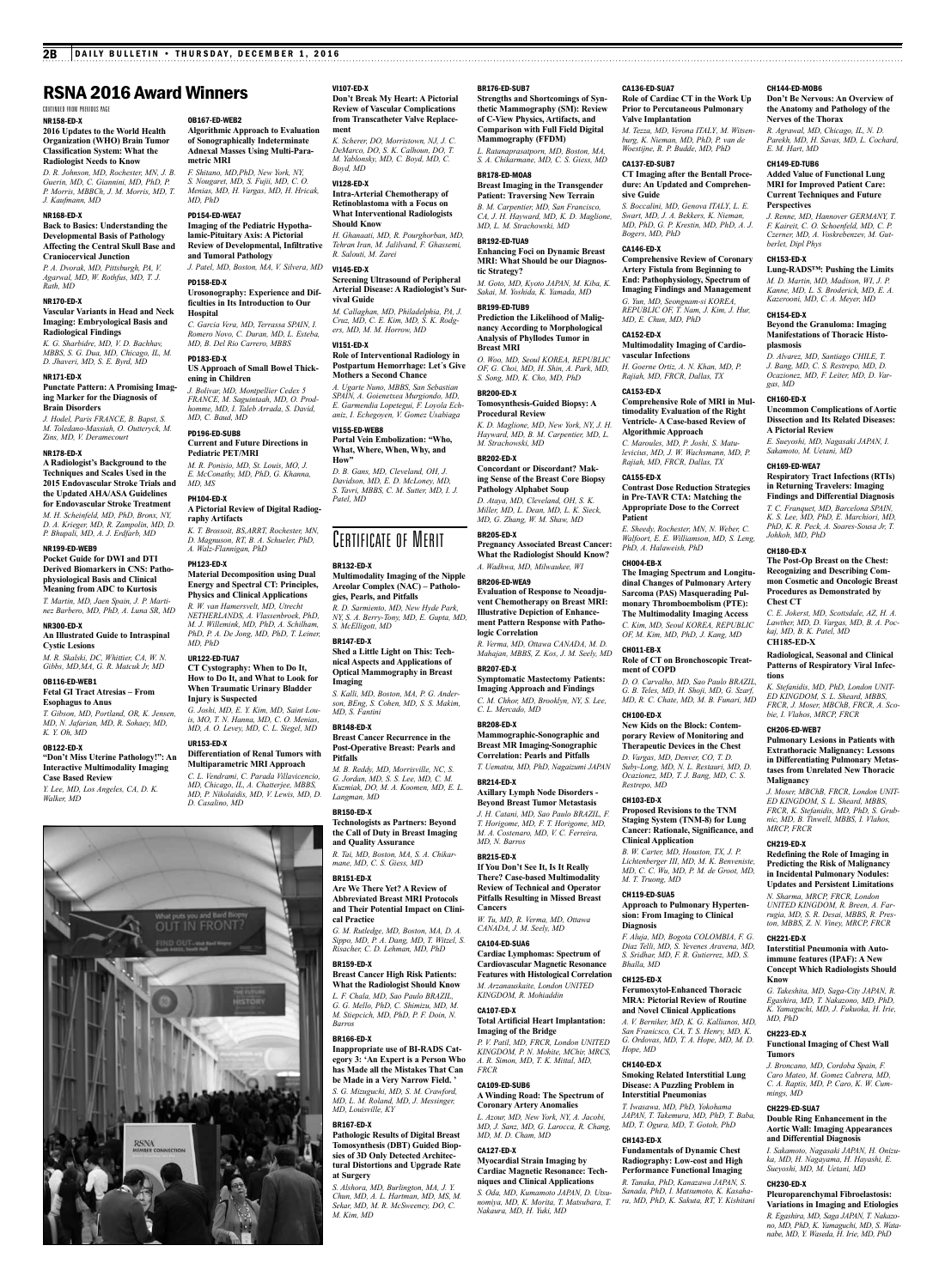



# CH289-ED-X

**Congenital Malformations of the Pulmonary Vessels in Adults** *M. Serra Salas, MD, Barcelona SPAIN,* 

*E. Castaner, MD, X. Gallardo, MD, M. Andreu, MD, J. M. Mata, MD, PhD, C. C. Rodriguez, MD*

# ER003-EB-X

**Pitfalls in Pediatric Musculoskeletal Imaging: Normal Variants Causing Problems for the Radiologist in the Pediatric Emergency Department**

*M. Hermann, MD, Ann Arbor, MI, J. R. Leschied, MD, S. T. Chong, MD, P. J. Strouse, MD*

### ER101-ED-SUA5 **Dual Energy CT for Abdominal and Pelvic Trauma: A Pictorial Review**

*J. R. Wortman, MD, Boston, MA, J. W. Uyeda, MD, U. P. Fulwadhva, MD, A. D. Sodickson, MD, PhD*

# ER104-ED-X **Orbital Hemorrhage: Can You**

**Localize the Blood?** *J. Amuta, MD, M. H. Scheinfeld, MD,* 

# *PhD, Bronx, NY* ER112-ED-SUB5

**Imaging of the Perineum in the Emergency Setting: A Pictorial Review** *J. Choe, MD, Boston, MA, J. R. Wort-*

*man, MD, A. D. Sodickson, MD, PhD, B. Khurana, MD, J. W. Uyeda, MD* ER124-ED-X

### **Beyond Appendicitis: Ultrasound Findings of Acute Bowel Pathology** *J. Choe, MD, Boston, MA, J. R. Wortman, MD, A. Michaels, MD, A. Sarma, MD, U. P. Fulwadhva, MD, A. D. Sodickson, MD, PhD*

ER129-ED-X **Ultrasound of Right Upper Quadrant Abdominal Pain: The Gallbladder is Not Always to Blame!**

*G. Joshi, MD, K. A. Crawford, MD, Chattanooga, TN, T. N. Hanna, MD, K. D. Herr, MD, K. A. Robinson, MD, N. Dahiya, MD*

# ER131-ED-X **Detection and Management of**

**FISHBONE Ingestion** *S. TAKEHARA, Okinawa JAPAN, M. Okada, MD, M. Tsubakimoto, MD, T. Yamashiro, MD, Y. Iraha, S. Murayama, MD, PhD*

# ER132-ED-X

**First Trimester Emergencies: What the Radiologist Needs to Know and What the Clinician Wants to Know** *C. Phillips, MD, Boston, MA, J. R. Wortman, MD, E. Ginsburg, MD, A. D. Sodickson, MD, PhD, B. Khurana, MD*

ER143-ED-X **A Tale of Two Ovaries: Cross-Sectional Imaging Spectrum of Ovarian** 

# **Emergencies** *A. J. Baxi, MBBS, DMRD, San Antonio,*

*TX, A. M. Nagar, MBBS, D. Rajderkar, MD, V. Ojili, MD*

### ER164-ED-X **Imaging of Acetablar Fractures:**

**From Wreck to Rehab** *N. M. Beckmann, MD, Houston, TX*

# ER166-ED-MOA6

**MDCT of Midfacial Fractures: Classification Systems, Principles of Reduction, and Common Complications**

*D. Dreizin, MD, Baltimore, MD, S. Diaconu, U. Bodanapally, MD, A. Nam, MD, MS, M. N. Patlas, MD, FRCPC, F. Munera, MD*

# ER168-ED-X

**Reporting More Than Just Emergent Findings – Role of Detailed Abdominal and Pelvic Imaging in Oncologic Emergencies**

*A. O. Levey, MD, Atlanta, GA, P. A. Harri, MD, P. K. Mittal, MD, L. F. Alexander, MD, C. A. Coursey Moreno, MD, F. H. Miller, MD*

### ER173-ED-X **Thinking Outside the Myocardium: Imaging Review of Non-cardiac, Non-traumatic Causes of Acute Chest Pain**

*J. Tsuchiya, MD, Tokyo JAPAN, Y. Kurihara, MD, R. Miyazawa, MD, M. Matsusako, MD, PhD, J. Starkey, MD*

# ER176-ED-X **Gynecological Emergencies: Picto-**

**rial Review** *C. A. Silva, MD, Senhora da Hora PORTUGAL, I. Sarmento, J. C. Pinto*

# GI002-EB-X **Inside Out: Ductal Morphology in Characterization of Pancreatic Pathology**

*A. Pirasteh, MD, Dallas, TX, G. Khatri, MD, A. Diaz de Leon, MD, N. Kubiliun, MD, I. Pedrosa, MD*

### GI015-EB-X **X-Ray Defecography "The Forgotten Buddy"**

*D. A. Rodriguez Quintero Sr, MD, Mexico City D. F. MEXICO, M. Arizaga Ramirez, MD, J. Viridiana Galicia, MD, J. A. Saavedra-Abril, MD*

# GI100-ED-X

**What Radiologist should Note about Molecular Targeting Therapy; Special Focused on Sorafenib Administration for Advanced HCC** *K. Okumura, Kanazawa JAPAN, C.* 

*Ueshima, MD, K. Kozaka, MD, T. Minami, MD, D. Inoue, S. Kobayashi, MD* GI101-ED-X

# **Oops I Drained it Again**

*R. D. Clayton, MD, L. Moomjian, MD, Richmond, VA, L. R. Carucci, MD* GI102-ED-SUB7

# **Liver Iron Quantification with MRI: A Primer for Radiologists**

*R. Labranche, MD, Montreal CANADA, K. Vu, MD, D. Soulieres, MD, MSc, G. Gilbert, PhD, L. Petitclerc, MSc, J. S. Billiard, MD*

# GI110-ED-X

**LI-RADS v2014 - Illustration of Imaging Features Favoring Malignancy Other than HCC (LR-M)** *I. Nikolovski, MBBS, New York, NY, N. M. Long, MD, T. A. Morgan, MD, R. M. Marks, MD, R. Do, MD, PhD* GI122-ED-X

# **Small Bowel, Big Problems — Acute Entities of the Small Bowel** *M. D. Sugi, MD, Phoenix, AZ, D. S.*

*Katz, MD, M. H. Kwon, M. G. Lubner, MD, V. M. Mellnick, MD, S. Bhalla, MD*

# DAILY BULLETIN • THURSDAY, DECEMBER 1, 2016 3B

# GI167-ED-X

**Imaging of Peritoneal Carcinomatosis: Review the Common and Critical Findings to Improve the Radiological Report** *S. O. Bernal, MD, D. D. Melquiades, N. Sabaneeff, MD, R. M. Cobo, MD, L. K. Bittencourt, MD, PhD, Rio De Janeiro BRAZIL, R. Blasbalg, MD*

# GI181-ED-X

**How to Interpret Post-Radioembolization Findings in the Liver on CT and MRI: Everything You Need to Know in 10 Cases**

*M. P. Bligh, MD, BEng, Halifax CANA-DA, J. A. King, MD, R. F. Berry, MD, S. C. Burrell, MD, J. A. Rowe, MD*

# GI184-ED-X

**Beyond Diverticulitis: Complications and Pitfalls Related to Colonic Diverticular Disease**

### *B. W. Welsh, MD, M. G. Lubner, MD, C. O. Menias, MD, V. M. Mellnick, MD, P. J. Pickhardt, MD, Madison, WI*

GI193-ED-X **Pancreatic Ductal Adenocarcinoma** 

**with CT Spectral Imaging: What's New?**

*X. Lin, MD, Shanghai China, H. Xie* GI197-ED-X

# **Calcified Liver Masses; Pattern Recognition Approach on Computed Tomography with Pathologic**

**Correlation** *M. I. Elshikh, MBBCh, C. O. Menias, MD, N. Garg, MD, A. M. Shaaban, MBBCh, S. Javadi, MD, A. H. Gaballah, MD, FRCR*

# GI203-ED-X

*Vilgrain, MD* GI217-ED-X

*S. Katabathina, MD* GI223-ED-X

**Twists and Turns**

**MR Imaging** 

*catelli, MD* GI233-ED-X

*Barlow, MD* GI254-ED-X

*MD* GI229-ED-X

**CT of Small Bowel Obstruction: An Update** *E. J. Herin, MD, Creteil FRANCE, I.* 

*Millet, MD, W. Khaled, L. Corno, MD, I. Boulay-Coletta, MD, S. Silvera, MD* GI204-ED-X **Uncommon Evolution and Complications of Common Benign Liver** 

**Lesions** *F. Vernuccio, MD, Palermo ITALY, M. Ronot, MD, M. Dioguardi Burgio, MD, W. Allaham, MD, G. Brancatelli, MD, V.* 

**It's My Belly Button: Cross-sectional Imaging Spectrum of Diseases of the Umbilicus and Remnants of the Umbilical Cord Revisited**

*R. J. Jackson, MD, San Antonio, TX, C. S. Restrepo, MD, C. O. Menias, MD, V.* 

**The Abnormal Stomach—Gastric** 

*S. Krishna, MD, Ottawa CANADA, S. Narayanasamy, MBBS,MD, R. Verma, MD, A. Z. Kielar, MD, A. M. Sheikh,* 

**Avoiding Pitfalls in the Interpretation of Gadoxetic Acid-enhanced** 

*M. Dioguardi Burgio, MD, Paris France, L. Paulatto, M. Ronot, MD, S. Terraz, MD, V. Vilgrain, MD, G. Bran-*

**Imaging the J-pouch (Ileal Pouch-Anal Anastomosis or IPAA): Surgical Variations, Natural History and Common Complications** *J. D. Reber, MD, Rochester, MN, A. L. Lightner, S. P. Sheedy, MD, D. Bruin-ing, MD, S. W. Trenkner, MD, J. M.* 

**Utility of Spectral Analysis of Hepatic Ultrasound in Detecting** 

**Early Detection of Intrahepatic Cholangiocarcinoma** *M. Hamaoka, Kanazawa JAPAN, K. Kozaka, MD, T. Matsubara, N. Yoneda,* 

**DWI of Focal Splenic Lesions** *A. Luna, MD, Jaen SPAIN, L. Luna, PhD, L. Alcala, MD, J. Broncano, MD, R. Garcia Figueiras, MD, PhD, C. O.* 

**Cardiac Pathology** *H. Rodriguez Requena, MD, San Sebastian De Los Reyes SPAIN, M. Ibanez Moya, I. Salmeron Beliz, MD, I.* 

*Cogollos Agruna, MD* GI259-ED-X

*K. Yoshida, MD, D. Inoue*

GI266-ED-X

*Menias, MD*

# **Bariatric Surgery: Normal Findings**

**and Complications** *C. GALVEZ GARCIA, PhD, SEVILLE SPAIN, A. Talegon Melendez, R. F. Ocete, MD, B. Vargas Serrano, J. Castell, MD, C. Gutierrez*

# GI151-ED-X **Liver Imaging Reporting and Data System: An Interactive Tutorial**

*V. Chernyak, MD, Bronx, NY, C. S. Santillan, MD, J. C. Hooker, BS, C. B. Sirlin, MD*

# GI155-ED-X

GI128-ED-X

*MBBS, MD, R. Bhat* GI132-ED-X

**Perianal Fistulas**

*sha, FRCPC* GI144-ED-X

**Prognosis**

*Kim, MD* GI145-ED-X

**Mind the Gap: Pre and Post Operative Abdominal Wall Hernia Imaging - Are You Doing Justice?** *A. R. Patil, MD, FRCR, Bangalore INDIA, H. S. Mohanty, MBBS, S. Nandikoor, MBBS, G. J. Mallarajapatna,* 

**Synoptic Reporting for MRI of** 

*S. Thipphavong, MD, Toronto CANADA, A. F. Costa, MD, FRCPC, B. Sreehar-*

**Cross Sectional Imaging of Intrahepatic Cholangiocarcinoma: Development, Growth, Spread, and** 

*N. Seo, MD, Seoul KOREA, REPUB-LIC OF, J. Choi, Y. Chung, MD, PhD, M. Park, MD, M. Kim, MD, PhD, K.* 

**US of the Bowel in Inflammatory Bowel Disease: The Recent Contributions of Contrast Enhanced Ultrasound (CEUS) and Shear Wave Elastography (SWE)** *C. Merrill, C. Lu, MD, A. Medellin-Kowalewski, MD, K. Novak, MD, S. R.* 

# *Wilson, MD, Calgary CANADA* GI157-ED-X **A New Era in the Pancreas: Func-**

**tional Imaging** *S. Baleato Gonzalez, MD, PhD, San-*

*tiago Spain, R. Garcia Figueiras, MD, PhD, M. Bali, MD, PhD, G. C. Fernandez-Perez, PhD, MD, J. Vilanova, MD, PhD, A. Luna, MD*

### GI158-ED-X **Uncommon Localized Cystic**

**Lesions of Liver: Clue to Diagnosis** *J. Choe, MD, Seoul Korea, Republic of, K. Kim, Y. Shin, E. Yu, MD, J. Kim, S.* 

# *Lee, MD* GI162-ED-X

**Radiologic Evaluation in Acute and Chronic Complications of Percutaneous Feeding Tubes**

### *C. Nhan, MD, Montreal CANADA, N. M. Jaffer, MD, R. Beecroft, MD, S.*

*Thipphavong, MD, L. S. Guimaraes, MD* GI165-ED-WEB8 **Evaluation of Abdominal and Pelvic Manifestations of Graft versus Host Disease (GvHD) after Hematopoietic Stem Cell Transplantation** *K. Alhalabi, Scottsdale, AZ, C. O. Menias, MD, M. G. Lubner, MD, V. S. Katabathina, MD, K. M. Elsayes, MD, A. K. Hara, MD*

# GI269-ED-MOB10

### **Imaging Appearance and Surgical Management of Anovaginal and Rectovaginal Fistulas**

*W. M. VanBuren, MD, Rochester, MN, S. P. Sheedy, MD, A. L. Lightner, S. T. Kim, M. Miller, J. G. Fletcher, MD*

# GI270-ED-X

### **Secondary Sclerosing Cholangitis: Uncommon Causes for a Familiar Disease**

*A. S. Elnayal, MD, Montreal CANADA, M. Tsatoumas, MD, M. Al Subhi, MD, R. B. Gujrathi, MD, I. Al Basha, C. Reinhold, MD, MSc*

### GI271-ED-X

**The Gamut of Cystic Liver Lesions: A Pictorial Review**

*E. E. Saddleton, MD, Chicago, IL, P. Nikolaidis, MD, H. Gabriel, MD*

# GI285-ED-X

# **Perfusional Disorders of the Liver: What Every Radiologist Should Know**

*F. V. E Silva Filho, MD, Sao Paulo BRAZIL, R. F. Pereira, MD, A. C. Souza, D. d. Romao, MD, P. Panizza, N. d. Horvat, MD*

### GI286-ED-THA7

GI295-ED-X

**Radiologist**

**Collateral Damage: Unintended Consequences of Oncologic Therapy in the Chest, Abdomen, and Pelvis** *J. C. Bulman, MD, G. Khatri, MD, Dallas, TX, L. M. Watumull, MD, Y. Arriaga, J. R. Leyendecker, MD*

# GI287-ED-X **Primary Sclerosing Cholangitis:**

**What You Should Know** *J. C. Spina Jr, MD, Capital Federal ARGENTINA, A. Villamil, E. Mullen, M. De Santibanez, J. L. Savluk, MD*

**Cholangiocarcinoma Diagnosis and Staging: Update for Practicing** 

**Hepatic Lesions that Mimic Metastasis on Radiological Imaging during Chemotherapy for Gastrointestinal Malignancy: Recent Updates** *Y. Han, Seoul KOREA, REPUBLIC OF, B. Park, MD, M. Kim, MD, D. Sung,* 

**HIV below the Belt: Infections, Tumors and Everything in Between** *C. Patel, MD, Los Angeles, CA, C. M. Jude, MD, M. K. Patel, MD, J. Tang, M. J. Nguyen, MD, A. Pahwa, MD*

**Studding, Seeding and Caking: Peritoneal Carcinomatosis on MRI** *M. S. Mathew, MD, Chicago, IL, A. J. Alexander, MD, E. Chang, MD, A.* 

**Small Bowel Crohn's Disease: Its** 

*C. A. Silva, MD, Senhora da Hora PORTUGAL, D. D. Maglinte, MD*

**Portal Biliopathy: A Multitechnique** 

*M. Fernandes, Rio de Janeiro BRAZIL, A. Eiras-Araujo, MD, D. B. Parente, MD, J. A. Oliveira Neto, MD, H. C. Fortes, MD, B. C. Barbosa, MD*

**Diagnostic Approach of Enteropathies: What the Gastroenterologist** 

*P. Panizza, Sao Paulo Brazil, F. L. Costa, MD, D. F. Vieira Vendramini, N. S. Queiroz, MD, N. d. Horvat, MD, M.* 

**Emerging Concepts on Oral Con-**

**Hospital Compare: Why Should** 

*L. H. Du, DO, MPH, New York, NY, B. Li, MD, N. J. Kagetsu, MD*

**Medical Student Bucket List- Must-Sees in the Radiology Department** 

*S. B. Thomas, DO, Pittsburgh, PA, M. S.* 

*M. Patino, MD, Boston, MA, D. Murcia, MD, A. R. Kambadakone, MD* 

*N. Rohani, MD, Darby, PA, O. Teytelboym, MD* GI298-ED-THB8

*MD, N. Han, K. Sim* GI300-ED-THA8

GI307-ED-X

*Oto, MD* GI320-ED-X

**Many Faces**

GI324-ED-X

GI338-ED-X

**Needs to Know**

*A. Queiroz, MD* GI341-ED-X

*Sahani, MD* HP007-EB-X

**We Care?**

HP104-ED-X

*Hartman, MD*

**before Graduation**

**trast Media for CT**

**Imaging Approach**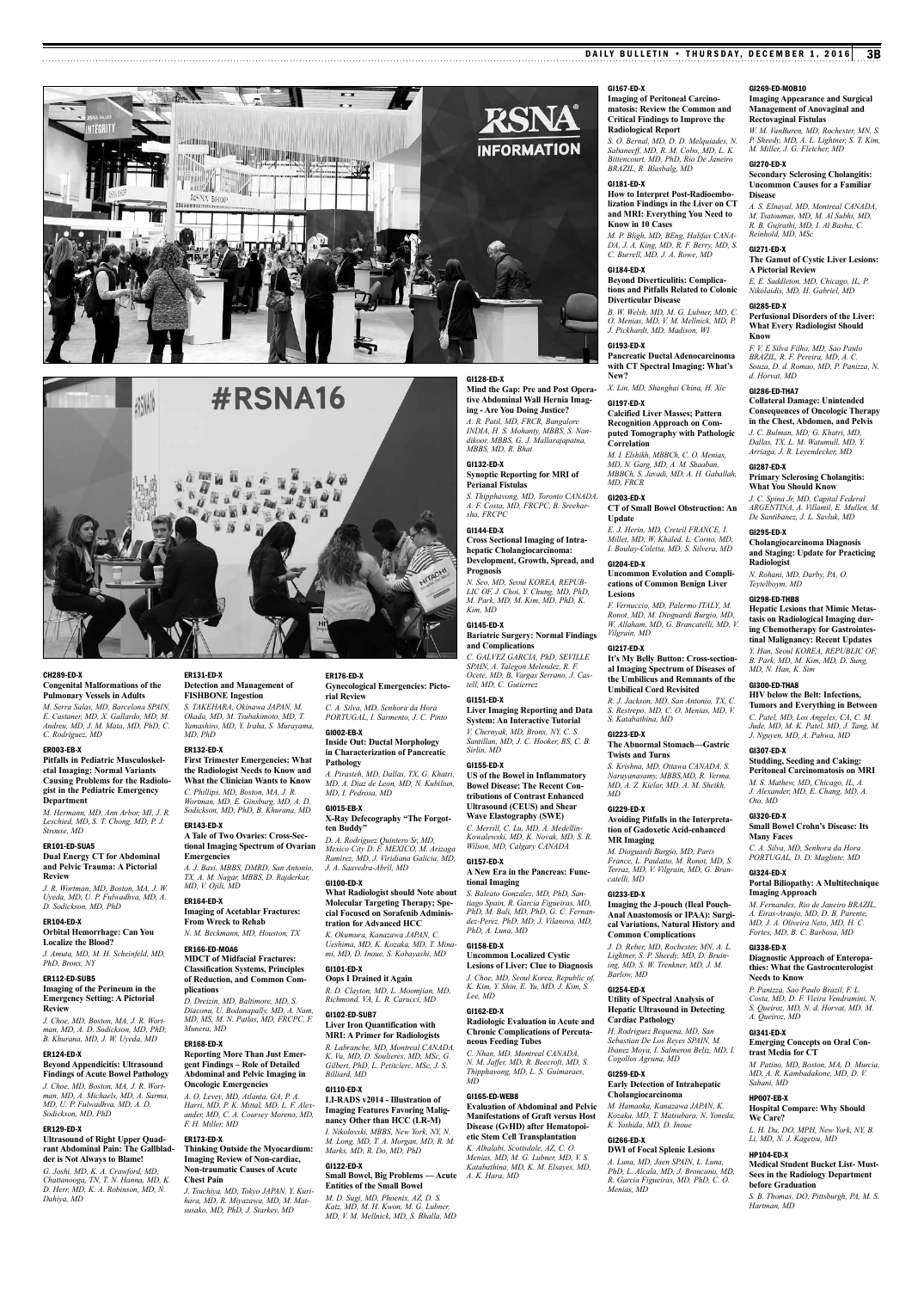# HP107-ED-X

# **Letting the Breeze In and Keeping the Bugs Out: The Science and Practice of Image Based Screening and a Proposal for a New Radiology Subspecialty**

*H. Milch, MD, Bronx, NY, S. Agonafer, MD, A. S. Bader, MD, F. S. Mazzariol, MD, A. Shmukler, MD, J. M. Levsky, MD, PhD*

# HP114-ED-X

**Minimizing Errors in Plain Film Reporting: A Novel Teaching Tool for Radiology Residents** *S. P. Power, MBBCh, MRCPI, Cork IRELAND, M. F. Ryan, MBBCh*

# HP116-ED-X

**Big-data Analytics at Work! Understanding Why Patients No Show— Observations from 8. 4 Million Patient Visits during 2000- 2015 at a Multicenter Academic Radiology Institution**

*J. I. Rosenbaum, MD, Seattle, WA, M. L. Gunn, MBChB, C. Hall, PhD, N. J. Beauchamp JR, MD, P. Bhargava, MD*

# HP122-ED-X

**Standardizing the Radiologist Ongoing Professional Practice Evaluation (OPPE) Process** *J. B. Kruskal, MD, PhD, Boston, MA,* 

# *B. Siewert, MD*

HP126-ED-MOA6 **Radiation Safety in the Fluoroscopy Suite: History, Current Devices, Future Developments, and Controversies**

*D. Szaflarski, MD, Mineola, NY, E. E. Coronel, MD, F. Khan, A. Ahluwalia, BA, D. Gregorius, MS, J. C. Hoffmann, MD*

# HP131-ED-X

**Dr. Deming's 14 Principles: The Foundations of Quality Improvement in Diagnostic Services**

*P. Nagpal, MBBS, Iowa, IA, B. A. Policeni, MD, G. Bathla, MBBS, S. S. Saboo, MD, FRCR, A. R. Khandelwal, MD, G. Sharma*

# HP133-ED-MOB6 **Interpretative Error in Radiol-**

**ogy — Etiologies and Potential Solutions** *T. A. Fuchs, MD, Brooklyn, NY, S.* 

*A. Waite, MD, J. A. Scott, MD, D. L. Reede, MD* HP135-ED-X

## **Improving Patient Safety in Radiology: Essential Components for a Successful Root Cause Analysis** *S. Bastawrous, DO, Seattle, WA, C. Wu, MD*

HP141-ED-X **STARD Checklist: It's Also a Blueprint for Designing and Performing Imaging Trials**

*S. I. Lee, MD, PhD, Boston, MA, P. M. Bossuyt, PhD*

### HP142-ED-WEA6 **How to Safely Perform MRI in**

**Patients with Pacemakers/ICDs? — A Primer for Radiologists** *F. U. Kay, MD, V. George, MBBS, P.* 

*Rajiah, MD, FRCR, Dallas, TX* HP146-ED-X **Expert Witness in Radiology:** 

# **Ethical and Medicolegal Considerations**

*A. Srinivasa Babu, MD, Darby, PA, A. L. Steinberger, DO, M. L. Brooks, MD, JD*

# IN103-ED-X **Informatics for Radiologists:**

**What is DICOM?** *B. Mervak, MD, Ann Arbor, MI, B. Mckenzie, W. J. Weadock, MD*

# IN117-ED-X **Deep Learning with Convolutional Neural Networks for Radiologic Image Classification**

*P. M. Cheng, MD, MS, Los Angeles, CA*

# IN118-ED-X

**Design and Implementation of a Milestone-based Assessment and Feedback Radiology Resident Dashboard**

*A. Durojaiye, F. Gispen, MS, M. Cohen, G. Sevinc, P. G. Nagy, PhD, P. T. Johnson, MD, Baltimore, MD*

### IN120-ED-X **Quantification of Tumor Viability**

**Using Textures Analysis** *W. Cai, PhD, Boston, MA, B. Soma-routhu, MD, A. K. Singh, MD, G. J. Harris, PhD*

MI104-ED-SUB5

*Sable* MK103-ED-X

**mance**

**Injections**

*C. M. Yablon, MD* MK114-ED-MOB8

**ic Correlation**

**ate Ligament**

MK118-ED-TUB8

**festations**

**Diseases**

**Part 1: Trauma**

MK128-ED-X

**etal System**

*Caro Mateo* MK129-ED-X

*MD* MK123-ED-X

*MD* MK120-ED-X

*MD, E. A. White, MD* MK117-ED-X

*Albillos Merino, MD* MK113-ED-X

*INDIA, A. Agrawal, MBBS, N. C. Purandare, DMRD, S. A. Shah, N.* 

**Common Mistakes and Practical Tips in Dual X-ray Absorptiometry (DXA): A Case-based Review with Clues to Improve Perfor-**

*J. Azpeitia Arman, MD, Madrid Spain, R. M. Lorente-Ramos, MD, PhD, J. C.* 

**Dye Don't Lie: Pearls and Pitfalls of Fluoroscopic Foot and Ankle** 

*B. G. Hansford, MD, Sandy, UT, M. R. Tommack, DO, A. K. McGow, MD, S. E. Stilwill, MD, D. D. Williams, MD,* 

**MRI of Chondrosis and Cartilage Repair Surgeries with Arthroscop-**

*M. D. Tran, MD, Los Angeles, CA, G. R. Matcuk Jr, MD, M. R. Skalski, DC, C. T. Vangsness Jr, MD, D. B. Patel,* 

**A PCL at the PCL: A Pretty Complete Look at the Posterior Cruci-**

*M. A. Anderson, MD, Boston, MA, F. J. Simeone, MD, C. Y. Chang, MD*

**The SAPHO Syndrome Revisited with an Emphasis on Spinal Mani-**

*A. Leone, MD, Rome ITALY, V. N. Cassar-Pullicino, MD, C. Colosimo,* 

**Articular Accumulation – Musculoskeletal Findings of Deposition** 

*J. D. Poot, DO, Hamburg, PA, J. M. Petscavage-Thomas, MD, MPH, E. A. Walker, MD, MHA, C. L. Andrews,* 

**An Imaging Review of Muscle,** 

*C. Mejia Gomez, MD, D. V. Flores, MD, San Diego, CA, M. Fernandez Hernando, L. Cerezal, MD, M. Estra-da Castrillon, MD, E. Smitaman, MD*

**DIXON Sequence: Technical Adjustments and Clinical Applications Focused on the Musculoskel-**

*M. Gomez Cabrera, MD, Cadiz SPAIN, T. Martin, MD, A. Luna SR, MD, J. Broncano, MD, P. Caro, F.* 

**MRI of Meniscal Implant and Allograft Transplantation: What Every Radiologist Should Know** *M. Gomez Cabrera, MD, Cadiz SPAIN, A. Luna SR, MD, T. Martin, MD, P. Caro, E. Heursen, A. Pineda*

**PRESIDENTS CIRCLE** 

東西北

**DESKIP** 

NV

**DES** 

### **Evolution in Functional Imaging of Prostate Cancer—Role of PSMA PET/CT: The Pathophysiology, Normal Distribution and Clinical Utility of 68Ga-PSMA PET/CT in Prostate Cancer** *V. Rangarajan, MBBS, Mumbai*  **Ultrasound and MR of the 1st Metatarsophalangeal Joint: Anatomical Correlation, Findings in Volunteers, and Pathological Findings**

*M. O. De Maeseneer, MD, PhD, Jette BELGIUM, S. Provyn, S. Marcelis, MD, J. De Mey, A. Milants, M. Shahabpour, MD* MK144-ED-X

MK141-ED-X

**A Radiologist's Guide to Evaluate Wrist Alignment: The Good, Bad and Ugly** *W. Lin, MD, Redwood City, CA, B. H. Do, MD, M. Nguyen, MD*

MK147-ED-X **Pelvic Trauma: What Every Radiologist Should Know**

*J. A. Vossen, MD, PhD, Richmond, VA, P. Myrick, MD, P. J. Haar, MD, PhD, K. B. Hoover, MD, PhD, C. W. Hayes, MD*

# MK149-ED-X

**Complications of Arthroscopic Surgery for Femoro-acetabular Impingement (FAI)** *J. R. Crim, MD, Columbia, MO, P. Kumar, MBBS*

# MK151-ED-X

**Imaging and Pathology of the Sternoclavicular Joint** *C. K. Gomez, DO, Rochester, NY, S. R. Schiffman, MD*

# MK152-ED-X

**A Practical Guide to Evaluation of Total Knee Prosthesis: What to Look for in XR, CT and MRI** *C. Armani, Sao Paulo BRAZIL, R. F.* 

*Amaral, MD, G. d. Monjardim, MD, A. A. Caland, MD, A. Y. Aihara, MD, F. B. Ferreira, MD* MK153-ED-X

# **How to Diagnose an Isolated Presacral Mass?**

*L. Colleter, MD, Paris FRANCE, E. Sibileau, MD, C. C. Hoeffel, MD, S. Ammari, J. Laredo, MD*

MK158-ED-X **Food for Thought: Rice Bodies in Musculoskeletal Imaging**

*U. Aydingoz, MD, Ankara TURKEY, Z. Maras Ozdemir, MD, H. Ozcan, MD, A. Gunes, MD, F. Ergen*

# MK163-ED-X

**Imaging Evaluation of Peripheral Nerve Tumors and Tumor-like Conditions** *E. Taxakis, MD, Ann Arbor, MI, Q.* 

*Dong, MD, M. Hermann, MD, J. A. Jacobson, MD, Y. Morag, MD, C. M. Yablon, MD*

# MK168-ED-X

**Patterns of Chondral Lesions in the Setting of Meniscal Pathology: Cadaveric and Clinical Examples Emphasizing Interdependence**

*A. Vidoni, MD, San Diego, CA, T. De Coninck, MD, S. Statum, R. Biswas, B. Tran, W. C. Bae, PhD* MK169-ED-X

# **"Tricks Up The Sleeve": Intraoperative Ultrasound of Peripheral Nerves**

*F. Altahawi, MD, Chicago, IL, K. J. Blount, MD, M. Kliot, T. H. Grant, DO, A. Garg, MD, MBA, I. M. Omar, MD*

 $\bullet$ 

平  $\boxed{1}$ 

科研

I 3.I **RANCE** 

od

MK171-ED-X

# **Understanding MRI of Cartilage Repair—A Focus on Clinical Relevance**

*D. Hayashi, MBBS, PhD, Bridgeport, CT, X. Li, MD, A. M. Murakami, MD, F. W. Roemer, MD, S. Trattnig, MD, A. Guermazi, MD, PhD*

# MK176-ED-X

**Beyond the Sacroiliac Joints: Vertebral Involvement of Axial Spondylarthritis and SAPHO** *M. Jarraya, MD, Boston, MA, O. Teytelboym, MD, A. Guermazi, MD,* 

### *PhD, R. Y. Carlier, MD, D. M. Safa, MD, F. W. Roemer, MD*

MK178-ED-X **A Guided Tour of the Anterior Knee: Challenges Posed by Normal and Variant Anatomy** *M. R. Skalski, DC, Whittier, CA, D. B. Patel, MD, G. R. Matcuk Jr, MD, A. Tomasian, MD, A. Schein, MD, E. A.* 

# *White, MD*

MK181-ED-WEA8 **A Review of Athletic Pubalgia:** 

MK186-ED-X

# **Synthesis at the Pubic Symphysis** *D. Lin, MD, New York, NY, T. T. Wong, MD, J. K. Kazam, MD*

**Off the Cuff: The Radiologist's Primer to Imaging the Non-Cuff, Non-Labral, Postoperative Native Shoulder**

# *C. R. Smith, MD, Saint Louis, MO, J. D. Stensby, MD, J. Yoon, J. R. Long, MD, M. V. Friedman, MD, T. J. Hillen, MD*

MK189-ED-X **Functional MRI for Extracellular Matrix Evaluation of Hyaline Cartilage: A Different Pathophisiological Approach** *T. Martin, MD, Jaen Spain, M. Gomez* 

# *Cabrera, MD, A. Luna SR, MD, E. Heursen, P. M. Martinez Hurtado, MD, J. Vilanova, MD, PhD* MK190-ED-THA8 **Why do Nerves Bright on DWI**

**and Other FAQ about Functional MR-Neurography for Beginners** *T. Martin, MD, Jaen Spain, A. Luna SR, MD, M. Gomez Cabrera, MD*

### MK204-ED-X **Imaging of Heel Pain: A Pictorial Review**

*E. Barcina-Garcia, MD, Madrid SPAIN, R. M. Lorente-Ramos, MD, PhD, J. Azpeitia Arman, MD, M.* 

### *Grande, MD, E. Diez-Uriel, MD, E. Roa, MD*

MK211-ED-X **Fracture-Dislocations of the Hip Joint: What the Surgeon Wants to Know**

### *J. Meyer, MD, Winston Salem, NC, B. Roller, MD, PhD, S. D. Wuertzer, MD, MS, B. Kiani, MD, L. Lenchik, MD, A.*

# *N. Miller, MD* MK214-ED-X

**Blood and Bone: Skeletal Manifestations of Hematologic Disorders**

### *V. Rubio, I. Rossi, R. Barousse, MD, G. A. Azulay, MD, M. Volpacchio, MD, Buenos Aires ARGENTINA, G.*

*H. Aguilar, MD* MK235-ED-X

動

# **Imaging of Juvenile Pre-arthritic**

**Hip Conditions and Their Long Term Evolution** *C. Kraus, MD, New York, NY, R. S. Ayyala, MD, J. K. Kazam, MD, T. T. Wong, MD*

 $\mathbf{\Omega}$ 

家の魔を困まれた

因之同

西南部 化四氯甲基酯

MK236-ED-X **Ankle Tendon and Ligament** 

# **Surgeries: What the Radiologist Needs to Know**

*M. T. Rodrigues, MD, Sao Paulo BRAZIL, M. Bordalo-Rodrigues, MD,PhD, P. P. Helito, MD, H. P. Costa, MD, A. D. Teixeira Neto, MD, R. R. Tonan*

DAILY BULLETIN • THURSDAY, DECEMBER 1, 2016 4B

MS146-ED-X

*Menias, MD* MS149-ED-MOB2

**Review**

*Menias, MD* MS150-ED-TUA2

**Adverse Events**

NM004-EB-TUA

*MD, PhD* NM102-ED-MOA11

*DENMARK* NM109-ED-X

NM110-ED-SUA10

NM116-ED-X

**Know**

*Sakai, MD* NM120-ED-X

**Staging Criteria**

NM136-ED-X

**ing**

y II.

NR002-EB-X

*Sakuma, MD*

**nosis and Follow Up** *G. M. Trejo, MD, Ciudad de Mexico MEXICO, L. A. Ruiz Elizondo, MD, M. C. Herrera-Zarza, MD, G. Estrada,* 

*MD, J. L. Criales, MD* NM142-ED-X

**Patients – A Primer** *D. F. Pinho, MD, Dallas, TX, A. Banga, F. Torres, MD, D. Mathews,* 

*Gupta* MS154-ED-TUB2

**Know**

**Sarcoidosis from Head to Toe: What the Radiologist Needs to** 

*D. M. Ganeshan, MBBS, FRCR, Houston, TX, S. Bhalla, MD, K. Sandrasegaran, MD, P. J. Pickhardt, MD, M. G. Lubner, MD, C. O.* 

**Tumors in Von Hippel Lindau Syndrome from Head to Toe: A Comprehensive State-of-the-Art** 

*D. M. Ganeshan, MBBS, FRCR, Houston, TX, S. Bhalla, MD, K. Sandrasegaran, MD, P. J. Pickhardt, MD, M. G. Lubner, MD, C. O.* 

**Checking In with Checkpoint Inhibition: Imaging Review of PD1 Inhibitor Immune-Related** 

*M. Quirk, MD, Los Angeles, CA, A. J. Gutierrez, MD, K. Ruchalski, MD, R. D. Suh, MD, D. Wallace, MD, P.* 

**Multimodality Imaging in Secondary Hypertension: A Comprehensive Review and Pictorial Essay** *H. Ahn, MD, Seongnam-si KOREA, REPUBLIC OF, H. Lee, MD, PhD, S. Hwang, MD, Y. Kim, MD, S. Choi, MD, E. Chun, MD, PhD*

**Lung Scintigraphy in Transplant** 

**"When Lost in Darkness He who Lights the Way, Marks Himself as Easy Prey": Lighting the Infection/Inflammation on Hybrid Imaging- Review of Literature** *N. Shekhrajka, K. A. Modi, MBBS, R. V. Fisker, MD, V. V. Iyer, MD, R. Aleksyniene, MD, PhD, Aalborg* 

**Thyroid Scintigraphy in Congenital Hypothyroidism: What the Radiologist Should Know?** *S. S. Kumbhar, MBBS, MD, Seattle, WA, H. Khalatbari, MD, S. Behnia, MD*

**Spectrum of PET/CT Findings in Tumors of the Musculoskeletal System: Diagnostic Patterns, Staging, Pearls and Pitfalls** *N. C. Purandare, DMRD, Mumbai INDIA, V. Rangarajan, MBBS, S. A. Shah, A. Agrawal, MBBS*

**A Pitfall of 11C–methionine PET/ CT in the Benign Brain Diseases: What the Radiologist Should** 

*R. Nakajima, MD, PhD, Tokyo JAPAN, Y. Matsuo, MD, K. Abe, MD, M. Momose, MD,PhD, K. Fukushima, S.* 

**Lung Cancer: A Multimodality Review of the Emerging TNM** 

*H. R. Monahan, MD, Rochester, MN, E. L. Martin-Macintosh, MD, S. M. Broski, MD, A. H. Goenka, MD, D. B. White, MD, K. W. Cummings, MD*

**Making it Right: Our Experience in the Use of Specific Radiotracers in Prostatic Cancer for the Diag-**

**Early Experience Utilizing Whole Body Simultaneous FDG PET/ MRI: Added Value of PET Imag-**

*E. Johnson, MD, New York, NY, K. Shanbhogue, MD, A. B. Rosenkrantz, MD, L. S. Beltran, MD, K. P. Friedman, MD, R. A. Raad, MD*

**3D Double Inversion Recovery Imaging: Clinical Applications and Usefulness in a Wide Spectrum of Central Nervous System Diseases** *M. Umino, MD, Tsu JAPAN, M. Maeda, MD, M. Yamazoe, MD, H.* 

# MK255-ED-X **Approach to the Sonographic**

**Evaluation of Soft Tissue Masses** *N. Berko, MD, Bronx, NY, J. N. Le, MD, B. A. Thornhill, MD* MK260-ED-X

# **Volumetric Tumor Quantification**

**of Neurofibromatosis in MRI** *W. Cai, PhD, Boston, MA, G. J. Harris, PhD* MK286-ED-X

# **Magnetic Resonance-guided Focused Ultrasound (MRgFUS)**

**Treatment for Pain Palliation in Bone Metastases** *C. Marrocchio, rome ITALY, S.* 

*Dababou, H. Erasmus, R. Scipione, A. Napoli, MD, C. Catalano, MD* MS102-ED-SUB1

# **Whole-Body MRI in Multiple Myeloma**

*F. Mungai, MD, Florence ITALY, C. Dini, S. Chiti, C. Nozzoli, M. Staderini, V. Berti, MD*

**and Liver Diseases Affecting the Heart: Crossing the Diaphragm** 

*A. Hachulla, MD, Geneva SWITZER-LAND, S. Franchi-Abella, MD, M. Lagadec, MD, J. Bouchardy, V. Lam-*

**Low keV/kVp Imaging in the Era of Multi-Energy Spectral CT: A Mirage or a Miracle?** *N. Kulkarni, MD, Milwaukee, WI, D. Shnayderman, MD, W. Foley, MD, D. Baruah, MD, S. D. O'Connor, MD, K.* 

**Tumors of hematopoiesis: A Sim-**

*R. Miyazawa, MD, Tokyo JAPAN, T. Nozaki, MD, S. Horiuchi, MD, M. Matsusako, MD, PhD, J. Tsuchiya,* 

**Beyond Colorectal Carcinoma: Imaging Spectrum of Lynch Syn-**

*A. A. Saeed Bamashmos, MBChB, C. M. Muthalgiri, MBBS, V. L. Cox, MD, S. Gupta, MD, S. Yedururi, MBBS, N.* 

**Eosinophil-associated Diseases: A** 

*S. Nagata, MD, Kurume JAPAN, H. Nishimura, MD, K. K. Amrami, MD, A. Sumi, MD, A. Kuhara, T. Ebata*

**Pneumo-anatomy: Anatomical Lessons from Cases of Surgical** 

*T. Das, PhD,FRCR, Cambridge UNIT-ED KINGDOM, K. Tweed, FRCR, H. C. Addley, MRCP, FRCR, E. M. God-*

**QQ 5 W** 

Continued on next page

### MS104-ED-X **Heart Diseases Affecting the Liver**

**Wall**

*bert, F. Lador* MS115-ED-X

*S. Shahir, MD* MS124-ED-X

**plified Approach**

*MD, Y. Kurihara, MD* MS127-ED-THA1

**drome**

*Garg, MD* MS130-ED-X

**Review**

MS140-ED-X

**Emphysema**

**CD JAT "KD Z GO HA!** 

*frey, MBBCh, FRCR*

**AR**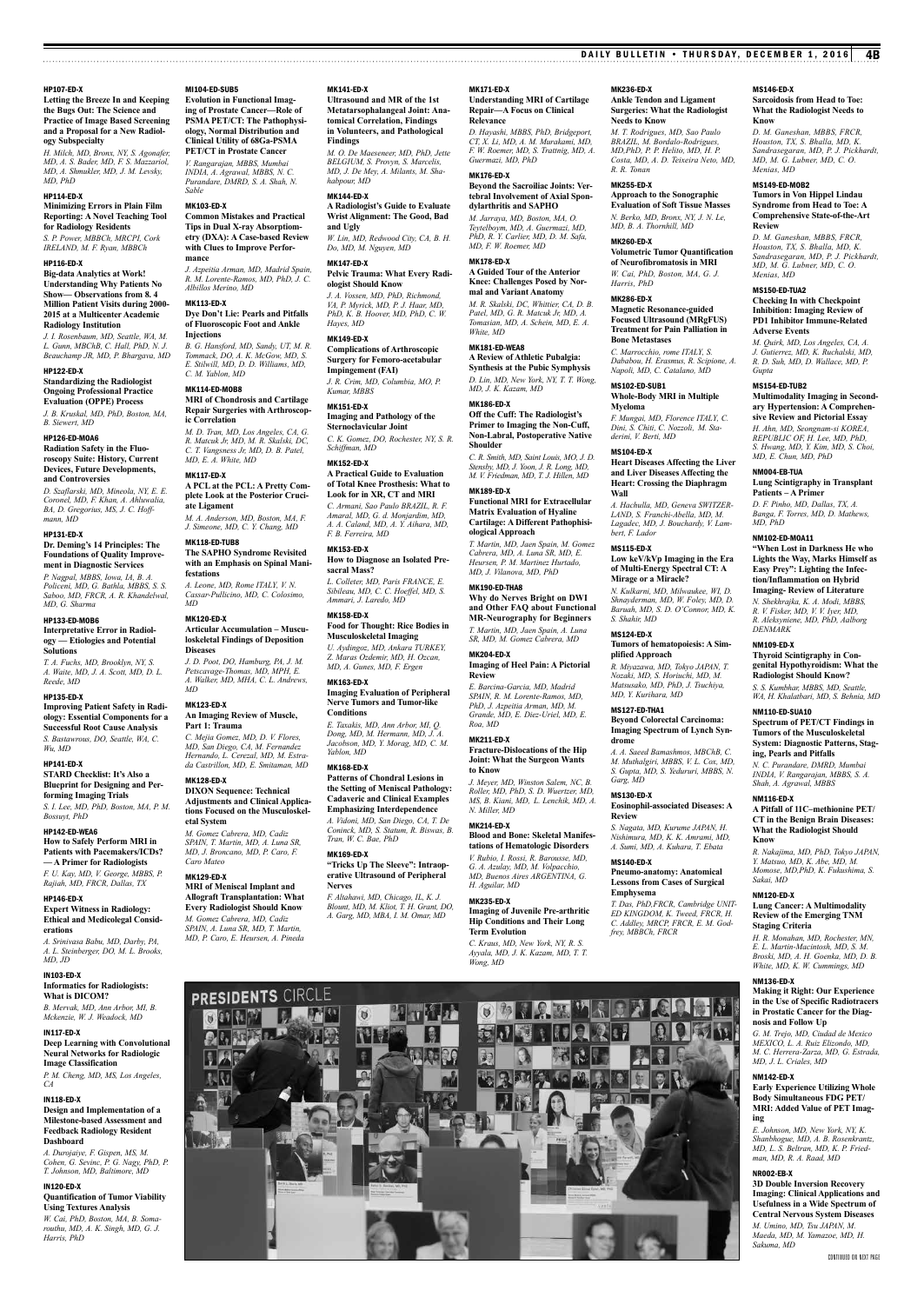### DAILY BULLETIN • THURSDAY, DECEMBER 1, 2016 5B

### **Facial Aesthetic Procedures: How to Recognize and Assess Compli-***R. F. Pereira, MD, Sao Paulo BRAZIL,*  NR334-ED-MOB10 **Arterial Spin Labeling Based MR Perfusion in Symptomatic Epilepsy: Delineating the Epilepto-**

NR272-ED-X

*E. M. Gebrim, MD* NR274-ED-SUA8

*PhD, L. T. Lucato, MD* NR275-ED-X

*Bobinski, MD, PhD* NR279-ED-X

**lar Joint Dysfunction**

*M. Raj, MD* NR297-ED-X

**Routine?**

*MD, PhD* NR307-ED-X

*Rocha, MD, PhD* NR320-ED-X

**Imaging**

*PhD* NR325-ED-X

*Moritani, MD, PhD* NR322-ED-X

**Imaging Approach**

*S. R. Rocha, MD, L. F. Godoy, MD, L. N. Silva, MD, C. D. Leite, MD, PhD,* 

**Broken Bridges - DTI Characterization in Posterior Fossa Malfor-**

*L. Fajardo, MD, Sao Paulo BRAZIL, S. F. Ferraciolli, MD, A. R. Coutinho, C. M. Rimkus, MD, M. Martin, MD,* 

**Incomplete Cord Syndromes: Clinical and Imaging Review** *V. Kunam, MD, Brooklyn, NY, D. L. Reede, MD, W. R. Smoker, MD, V. Velayudhan, DO, S. Pulitzer, MD, M.* 

**What Is This Clicking in My Jaw? MRI of Temporomandibu-**

*S. R. Rocha, MD, Sao Paulo BRAZIL, D. d. Romao, MD, C. D. Leite, MD, PhD, L. N. Silva, MD, R. F. Pereira, MD, E. M. Gebrim, MD* NR294-ED-X

**External Auditory Canal: The Neuroradiology Outsider** *R. Eldaya, MD, Galveston, TX, S. Herrmann, MD, M. Ditzler, MD, K.* 

**Correlation of Ultrasound Findings with the Bethesda Cytopathology Classification for Thyroid Nodule: How Can It Improve My** 

*O. C. Saito, MD,PhD, Sao Paulo BRAZIL, M. Chammas, MD, M. M. Hanaoka, MD, S. M. Tochetto, MD, w. y. kawakami, MD, G. G. Cerri,* 

**Time is Brain. . . and Collaterals!** *H. C. Alves, MD, Sao Paulo BRAZIL, F. T. Pacheco, MD, R. Hoffmann Nunes, MD, A. C. Maia Jr, A. J. da* 

**Hyperammonemic or Non-hyperammonemic Hepatic Encephalopathy: Pathology and Pathophysiology and Imaging Findings with Emphasis on Diffusion-weighted** 

*J. B. Gastala, MD, Iowa City, IA, A. A. Capizzano, MD, P. A. Kirby, T.* 

**Underdeveloped Brain and Microcephaly: Embriology, Genetic and** 

*P. P. Rafful, MD, Rio de Janeiro BRA-ZIL, V. A. Soares, MD, P. V. Bahia, MD, PhD, L. J. Medeiros, MD, F. Noro, MD, MS, F. Tovar-Moll, MD,* 

**Untangling the Brachial Plexus: Dynamic Imaging in the Normal and Pathologic State** *S. I. Frost, DO, Madison, WI, G. D. Avey, MD, A. M. Grayev, MD, J. L. Brucker, MD, T. A. Kennedy, MD*

 $\mathcal{U}(\mathcal{O})$ 

**cations**

**mations**

**genic Zone** *C. Nagesh, MBBS, MD, Trivandrum INDIA, S. Kumar, MBBS,MD, B. Krishna Vadana, A. Mohimen, R. N. Menon, B. Thomas*

# NR337-ED-X

**Lessons Learnt in Clinical Applications of Spinal Cord DTI and Fibre Tracking in Clinical Practice: What Every Resident Must Know** *R. Vadapalli, MD, Hyderabad* 

*INDIA, M. Panigrahi, MChir, A. S. Vadapalli*

# NR339-ED-X

**3D Rotational Angiography in the Demonstration of Dural Vasculature**

*C. Nagesh, MBBS, MD, Trivandrum INDIA, S. M, J. E R, S. Kannath, T. Kapilamoorthy*

# OB111-ED-X

**Intrauterine Linear Echogenicities in the Gravid Uterus: What Radiologists Should Know** *K. Jensen, MD, Portland, OR, N. Jafarian, MD, K. Y. Oh, MD, A. M. Kennedy, MD, R. Sohaey, MD*

# OB118-ED-X

**Imaging the Endometrium: Physiologic Changes and Pathologic Diseases** *A. Gupta, MD, Rochester, NY, S. Bhatt, MD, MBBS, A. B. Desai, MD*

OB120-ED-THA1 **Saline Infused Sonohysterography—Technique and Spectrum of Disease** *B. Pooler, MD, L. Gettle, MD, J. B.* 

*Robbins, MD, V. K. Wong, Houston, TX* OB124-ED-X

**Survey of Atypical Solid Ovarian Masses with Clinical-Radiologic-Pathologic Correlation** *R. Osadsky, MD, Honolulu, HI, E.* 

*Royston, DO, MPH, C. F. Gould, MD, J. R. Wood, MD, D. J. Wolfman, MD* OB125-ED-THB1

**Transvaginal Ultrasound (TV US) Guided Procedures: A Review**

*M. A. Rashid, MD, Los Angeles, CA, H. A. Tchelepi, MD, D. K. Walker, MD*

OB126-ED-X **Gastroschisis: What the Radiologist Needs to Know**

*P. Entezari, MD, Portland, OR, A. M. Basta, MD, K. Y. Oh, MD, N. Jafarian, MD, R. Sohaey, MD*

### OB136-ED-X

**Blast from the Past: Hysterosalpingogram (HSG): Indications, Technique, Imaging Findings and Pitfalls**

*M. Rezvani, MD, Salt Lake City, UT, A. M. Kennedy, MD, P. J. Woodward, MD, J. D. Olpin, MD, K. M. Elsayes, MD, A. M. Shaaban, MBBCh*

# OB137-ED-X **First Trimester Pregnancy Com-**

**plications: What the On-Call Radiologist Needs to Know** *C. A. Woodfield, MD, Newtown, CA, P. S. Lim, MD*

# OB141-ED-X

## **Subfertility—What the Radiologist Needs to Know**

*S. Vickramarajah, MBBS, BSc, Lon-don UNITED KINGDOM, V. Stewart, K. van Ree, MBBS, FRCR, A. P. Hemingway, MBBS, FRCR, M. Crofton, FRCR, S. S. Moser*

# OB152-ED-X

**Multimodality Imaging in Secondary Postpartum Hemorrhage: Retained Products of Conception and Related Conditions**

*Y. Iraha, Nishihara-cho Japan, M. Okada, MD, K. Azama, M. Toguchi, MD, R. Iraha, S. Murayama, MD, PhD*

# OB154-ED-X

**Hystersalpingography in the Diagnosis of Asherman's Syndrome: Illustration of the Range of Appearances of Scar Tissue/Synechiae and the Importance of HSG Technique and Accurate Localisation of Synechiae for Successful Patient Management**

*A. P. Hemingway, MBBS, FRCR, Lon-don UNITED KINGDOM, G. Trew, MBBS, T. Seaton, MBBCHIR,FRCR, S. A. Sudderuddin, MRCP, FRCR, R. D. Williamson, MBBS, S. S. Moser*

### OB164-ED-X **Imaging Appearance and Management of Borderline Ovarian Tumors**

*W. M. VanBuren, MD, Rochester, MN, R. Brown, MD, K. M. Dudiak, MD, C. O. Menias, MD, K. M. Elsayes, MD, A. M. Shaaban, MBBCh*

### OB165-ED-X **Lessons from the Gynaecology Oncology Tumor Board**

*S. Vickramarajah, MBBS, BSc, London UNITED KINGDOM, E. Daulton, MBBCh, T. D. Barwick, MBChB, N. Bharwani, MBBS, FRCR, V. Stewart*

# OB178-ED-X

### **Atypical Locations Endometriosis: Rare Manifestations of a Common Disease**

*F. Leiter, MD, Santiago CHILE, D. Alvarez, MD, J. Gutierrez Chacoff, MD, P. Sepulveda Pinto, MD, C. Varela, MD*

# OB179-ED-X

**Ultrasound Assessment of Mimics of Pelvic Inflammatory Disease** *A. Chang, MD, San Diego, CA, J. D. Kirsch, MD, M. Spektor, MD, L. M. Scoutt, MD, R. J. Hooley, MD, M. V. Revzin, MD*

# PD100-ED-X

# **Pediatric Gallbladder in Health and Disease**

*C. Marin, MD, PhD, Madrid SPAIN, C. Gallego, MD, M. Fanjul, MD, A. Lancharro, MD, A. Aguado, MD, Y. Ruiz Martin Sr, MD*

### PD101-ED-SUA6 **Primovist/Eovist in Pediatrics: When and How?**

*A. W. Elmanzalawy, FRCR, Calgary CANADA, X. Wei, MD, FRCPC, S. Haider, MD, S. K. Bhandal, MBBS, MD, I. H. al-Shuaili, MD, C. L. Ortiz, MD*

# PD104-ED-X **Skeletal Disorders Caused by**

**Fibroblast Growth Factor Receptor (FGFR) Gene Mutations** *K. M. Sargar, MBBS, MD, Saint Louis, MO, A. K. Singh, MD, S. C. Kao, MD*

# NR021-EB-MOA **Overview of a Synthetic MRI: Basic, Clinical Applications, and Limitations** *C. Andica, Tokyo JAPAN, A. Hagi-*

*wara, MD, M. Hori, MD, K. K. Kumamaru, MD, PhD, M. Nakazawa, N. Takano* NR107-ED-X

# **Dual Energy Computed Tomogra-**

**phy of the Head** *N. Naruto, Toyama JAPAN, K. Noguchi, MD*

# NR113-ED-X

**Tips and Tricks in Oropharingeal Swallowing Videofluoroscopic Evaluation. A Review of Technique, Normal Findings and Signs of Pathology**

*J. Azpeitia Arman, MD, Madrid Spain, R. M. Lorente-Ramos, MD, PhD, P. Gete Garcia, T. Collazo Lorduy, N. Santamaria Guinea*

# NR118-ED-X

**Multimodality Imaging Evaluation of Symptomatic Developmental Venous Anomalies** *C. Hsu, MBBS, Brisbane AUSTRALIA,* 

### *G. Kwan, MBBS, T. Watkins, MBBS, T. Krings, MD, PhD*

NR119-ED-X **All that Restricts is Not Necessarily Ischemic - Test Your Stroke of Luck!**

*E. Kuoy, MD, Orange, CA, J. Ton, MD, W. Manzano, BS, R. M. Venkatesh, MD, D. Floriolli, MD, A. N. Hasso, MD*

# NR135-ED-X **More Than Just Dull Trauma: The Blunt Truth on the Imaging and**

**Management of BCVI** *A. M. Rutman, MD, Seattle, WA, M.* 

# *Mossa-Basha, MD* NR136-ED-MOA9

**White-matter-attenuated Inversion Recovery (WAIR): A New Sequence for Evaluating Various Neurologic Diseases**

# *Y. Tsushima, MD, Maebashi JAPAN,*

*S. Motegi, H. Tomonaga, MD, T. Shi-mada, N. Hayashi, PhD, H. Nagase* NR139-ED-X **Navigating the Neoplasm Chasm: Tips on How to Distinguish CNS Neoplasms from Non-neoplastic Processes using a Collection of** 

# **Interesting Cases** *J. C. Williams, MD, Rochester, MN, J. M. Morris, MD*

NR144-ED-MOB9 **Standing Cone Beam CT Myelog-**

# **raphy of the Spine**

*N. G. Campeau, MD, Rochester, MN, G. M. Miller, MD, A. C. Patton, MD, K. R. Thielen, MD*

# NR155-ED-X

**"Not Mini-Me" Review of Pediatric Diffuse Gliomas and How They are Different from Adult Gliomas** *M. S. Aboian, MD, PhD, San Francisco, CA, D. Solomon, MD,PhD, E. Felton, S. Mueller, MD,PhD, S.* 

# *Cha, MD* NR161-ED-X

*Sakai, MD, PhD*

**Odontogenic Infections in the Emergency Radiology Setting: Clinical Microbiological and Radiological Correlation**

*K. I. Hassan, MD, Boston, MA, B. Setty, MD, M. N. Chapman, MD, O.* 

NR163-ED-X **Symmetric Diffusion Abnor-**

**malities in Non-Ischemic Neurologic Syndromes: Pattern Based Approach to Diagnosis** *S. G. Dua, MD, Chicago, IL, K. G. Sharbidre, MD, V. D. Bachhav, MBBS,*  NR226-ED-X

**tribution**

*Herrera* NR236-ED-X

*R. Jalali* NR250-ED-X

**Larynx**

NR262-ED-X

**Challenges**

NR265-ED-X

**to Know**

NR266-ED-X

**map of Visual Loss**

*A. Kennedy, MD*

**Non-traumatic Conditions of Inner Ear, Internal Auditory Canal, Jugular Foramen and Petrous Apex: CT as First Diagnostic Approach and MRI Con-**

*M. Bernabeu Rodriguez, MD, Toledo SPAIN, X. Aragon Tejada, MD, B. Gutierrez Martinez, MD, P. Calvo Azabarte, S. DieguezTapias, MD, I.* 

**Mutiparametric MR Imaging and Implication of Relevant Clinical Information Play a Major Role in the Pre and Post-treatment Evaluation of Medulloblastomas** *R. Yanamandala, MBBS, MD, Mumbai INDIA, T. Gupta, MD, S. Epari, G. Chinnaswamy, S. A. Pungavkar, MD,* 

**Uncommon but Not Forgotten: Non-squamous Cell Tumors of the** 

*J. S. Magalhaes, BMedSc, Sao Paulo BRAZIL, V. C. Zanetta, MD, D. M. Fernandes, MD, M. Sarpi, MD, R. L. Gomes, PhD, MD, E. M. Gebrim, MD*

**Exploring the Implications of HPV and HIV for Head and Neck Cancers and Diagnostic Imaging** 

*H. Kuno, MD, PhD, boston, MA, N. Garg, BA, M. N. Chapman, MD, S. K. Meibom, MD, O. Sakai, MD, PhD*

**Multimodality Imaging of Parathyroid Disease using Parathyroid 4D CT and Sestamibi SPECT/ CT: What the Radiologist Needs** 

*R. Yeh, MD, New York, NY, J. N. Stem-ber, MD, PhD, E. E. Coronel, MD, J. A. Lee, MD, E. K. Kazam, MD*

**Navigating the Visual Pathway: An Illustrative Case Based Road-**

*J. A. Coburn, MD, B. Y. Chan, MD, Madison, WI, G. D. Avey, MD, J. J. Yu, MD, PhD, Y. Chen, MD, PhD, T.* 

# *M. D. Jhaveri, MD, S. E. Byrd, MD* NR164-ED-X

**Idiopathic Intracranial Hypertension: Classical and Unconventional Imaging Signs**

*S. G. Dua, MD, Chicago, IL, V. D. Bachhav, MBBS, K. G. Sharbidre, MD, M. D. Jhaveri, MD, S. E. Byrd, MD*

# NR166-ED-X **"Oops! I Thought It was a Foreign Body…": CT and MR Evaluation**

**of Orbital Procedures** *K. Ali, MD, Chicago, IL, M. Nagarajan, MD, FRCR, M. D. Jhaveri, MD, S. H. Bhabad, MD, FRCR, R. M.* 

# *Sheth, C. Singh, MD* NR173-ED-X **Stalking the Pituitary Gland! A Comprehensive Imaging Review**

**of Pituitary Infundibulum and Posterior Pituitary Lesions** *K. C. Buchanan, MD, New Haven, CT,* 

*R. A. Bronen, MD, A. Mahajan*

### NR183-ED-X **Bright Lesions on Diffusionweighted MR Images: From the Recognition of Lesions to a Specific Diagnosis**

*A. Kunimatsu, MD, Tokyo JAPAN, N. Kunimatsu, MD, K. Kamiya, MD, M. Katsura, MD, PhD, H. Mori, MD*

### NR193-ED-X **MRI of Toxic, Metabolic and Autoimmune Encephalopathies: What the Radiologist Needs to**

**Know—A Pictorial Review** *L. I. Gutierrez Villalobos, MD, El Paso, TX, C. Mullins, J. Gavito, MD,* 

# *L. R. Ramos-Duran, MD, H. Sandoval, B. J. Foley, MD*

NR195-ED-X **Cysts of Head & Neck Made Easy: An Anatomico Radiological Review**

### *A. R. Patil, MD, FRCR, Bangalore INDIA, S. Nandikoor, MBBS, S. Shivakumar*

# NR200-ED-X

**Truths and Lies about DTI for Spinal Cord Evaluation: It Is Really Better than Conventional DWI?**

# *T. Martin, MD, Jaen Spain, A. Luna SR, MD, J. P. Martinez Barbero, MD, PhD*

NR214-ED-X **Rapid kVp Switching Dual-energy CT Angiography for Evaluating Carotid Artery Stenosis**

*Y. Shinohara, Yonago JAPAN, K. Kuya, MD, J. Kishimoto, M. Sakamoto, S. Fujii, MD, T. Ogawa, MD* NR224-ED-X **What is Your Diagnosis? Com-**

**mon and Uncommon Extraocular** 

*J. B. Mueller, MD, Iowa City, IA, L. R. Gentry, MD, D. L. Reede, MD, W. R.* 

**Lesions of the Orbit**

*Smoker, MD*